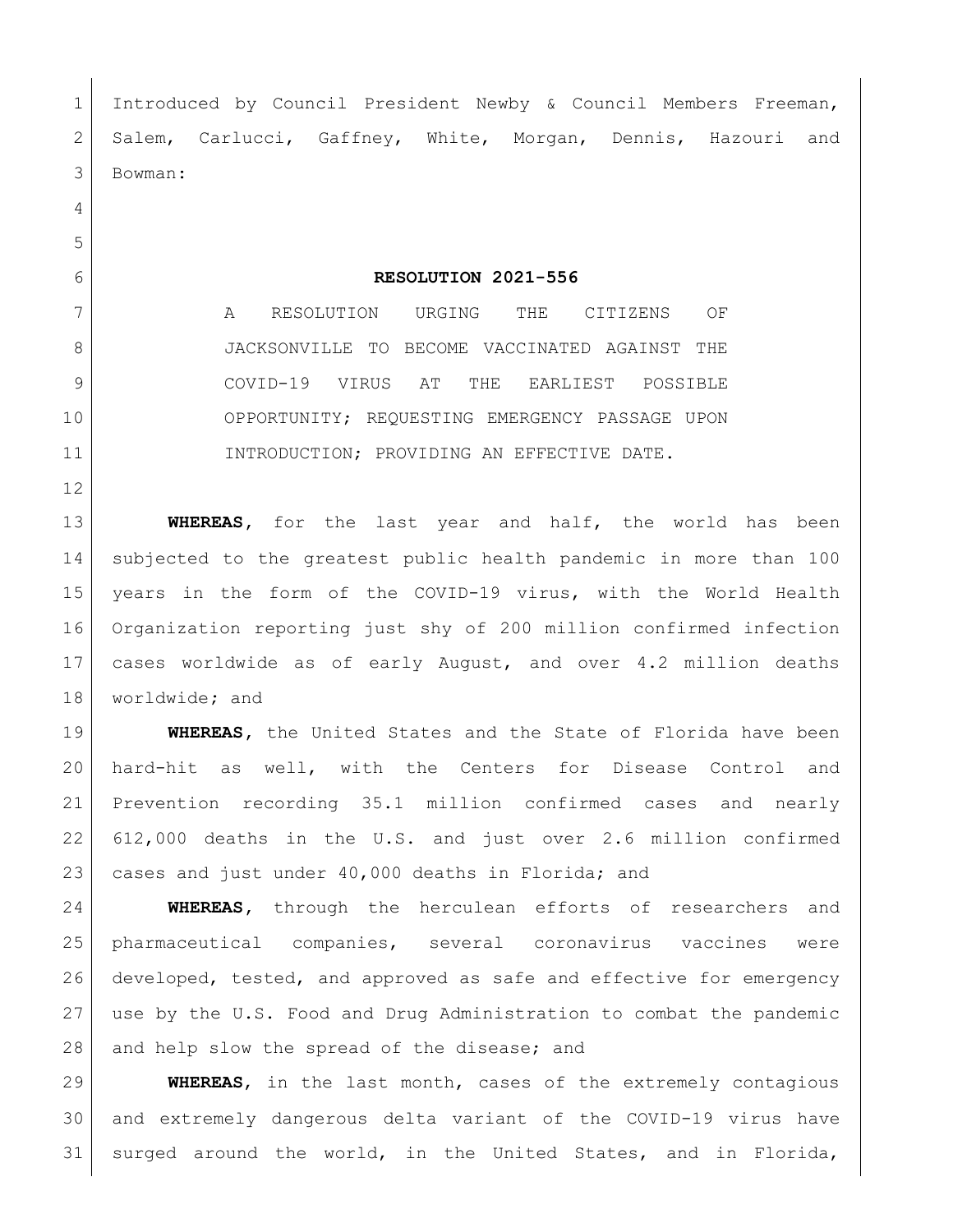1 particularly in areas where vaccination rates are low, posing a 2 rising threat to the health of everyone and an especially serious challenge to hospitals and health care professionals, who are being 4 overwhelmed by the caseload; and

 **WHEREAS**, the best, most practical, and easiest way for citizens to protect themselves and others from the ravages of the COVID virus and to slow its spread and reduce the likelihood of further variants developing is to become fully vaccinated with one 9 of the approved vaccines; now therefore

**BE IT RESOLVED** by the Council of the City of Jacksonville:

 **Section 1.** The City Council hereby urges and strongly recommends that all Jacksonville citizens over the age of 12 become vaccinated against the COVID-19 virus at the earliest possible opportunity, unless advised otherwise by a medical professional due to a pre-existing medical condition or other legitimate health concern. Achieving a high level of vaccinations throughout the 17 community is the best way to protect ourselves, our loved ones, and our community from the pain and suffering the virus has already inflicted and will continue to inflict if we do not rise to the challenge and protect one another from this danger.

 **Section 2. Requesting emergency passage upon introduction pursuant to Council Rule 4.901.** Emergency passage upon introduction of this Resolution is requested in order to urge the public to take immediate action to combat the rapid rise in new COVID infections being experienced in our community to protect the 26 public health and safety in a timely manner.

 **Section 3. Effective Date.** This Resolution shall become effective upon signature by the Mayor or upon becoming effective without the Mayor's signature.